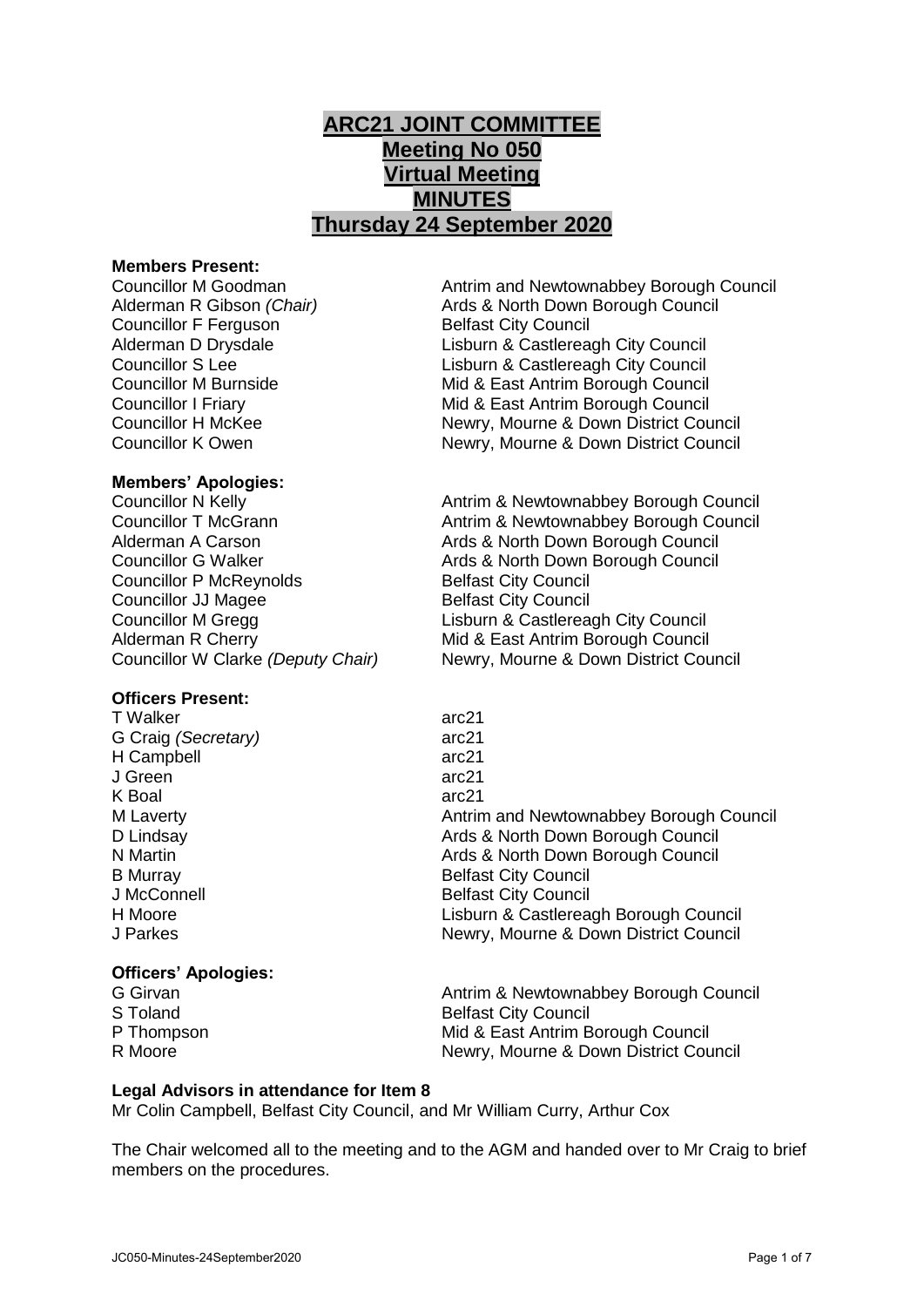He also welcomed back Councillor McKee from his recent illness and wished him good health.

## **Item 1 - AGM**

#### **Item 1(a) - Procedures**

Mr Craig referred to the procedures presented in the papers for the position of electing a Chair and Deputy Chair for the forthcoming year. He advised the meeting that the Deputy Chair had sent his apologies to the meeting but that members could continue to elect him, in his absence, and that he was happy to continue in his position should he be nominated.

## **Item 1(b) - Election of Chair**

Mr Craig then sought nominations for the position of Chair to serve the Joint Committee for the forthcoming year.

| Nominated: | Alderman Robert Gibson         |
|------------|--------------------------------|
| Proposed:  | <b>Councillor Harold McKee</b> |
| Seconded:  | <b>Councillor Kathryn Owen</b> |

It was resolved that Alderman Gibson be re-elected as Chair of the Joint Committee for the incoming year.

## *(Alderman Gibson in the Chair)*

Alderman Gibson thanked the members for electing him as Chair of the Joint Committee for the forthcoming year and for their support and attendance at the monthly meetings. He also thanked the officers and arc21 staff for their ongoing support and help during what had been a challenging year with the outbreak of Covid-19 and the challenges facing the waste sector.

He stated that the next item of business was the election of the position of Deputy Chair for the forthcoming year.

# **Item 1(c) - Election of Deputy Chair**

Nominations were then invited for the position of Deputy Chair of the Joint Committee.

| Nominated: | <b>Councillor Willie Clarke</b>   |
|------------|-----------------------------------|
| Proposed:  | Councillor Ian Friary             |
| Seconded:  | <b>Councillor Muriel Burnside</b> |

It was resolved that Councillor Clarke be re-elected Deputy Chair of the Joint Committee for the incoming year.

#### **Item 2 - Conflicts of Interest Statement**

Mr Craig read out the Conflicts of Interest Statement. There were no conflicts noted.

**Action: Noted**

#### **Item 3 - Apologies**

Apologies were noted. **Action: Noted**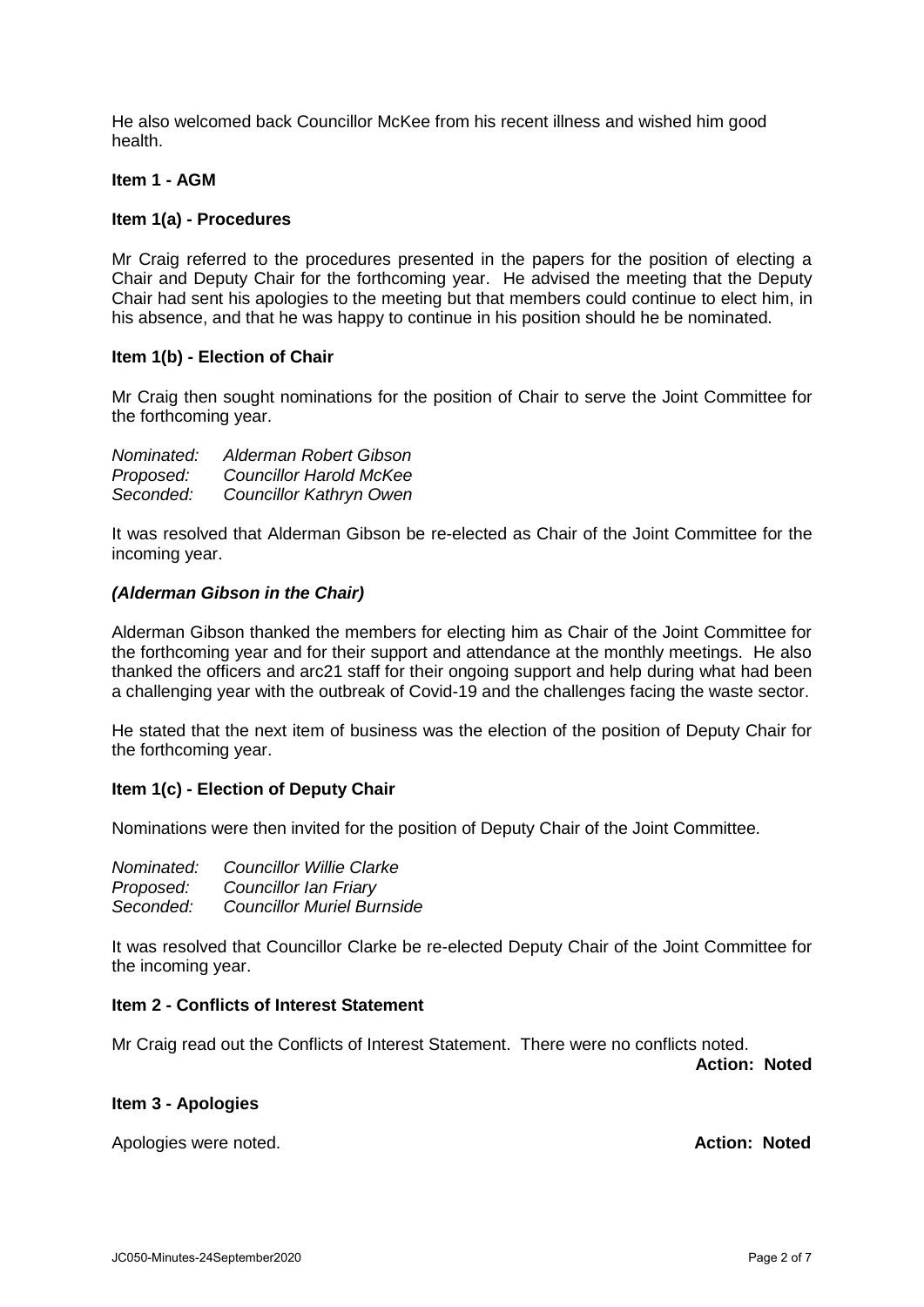## **Item 4 - Minutes of Joint Committee Meeting 049 held on 27 August 2020**

The minutes of the Joint Committee meeting 049 held on 27 August 2020 were agreed. **Action: Agreed**

#### **Item 5 - Matters Arising**

Page 8 - Mr Craig reported that it had been suggested at the last meeting that consideration be given to writing to the Minister to express the concerns of the Joint Committee regarding the funding support needed by councils and advised that this would be discussed under item 12.

Page 11 – Mr Walker advised that a draft response to the discussion document on 'future recycling and collection of waste' would be discussed under agenda item 14.

The Chair advised members that the meeting would now go "*in committee*", which was agreed.

## **Action: Agreed**

## **IN COMMITTEE**

Matters of a confidential and commercially sensitive nature were discussed under these agenda items.

Following discussion on the commercially sensitive matters, the Chair advised members that the meeting would now return to the main agenda but whilst "*in committee*" there were four matters discussed as follows:

| committee'                      | Item 6 - Minutes of Joint Committee Meeting 049 held on 27 August 2020 'in |  |  |                       |                      |  |
|---------------------------------|----------------------------------------------------------------------------|--|--|-----------------------|----------------------|--|
|                                 |                                                                            |  |  | <b>Action: Agreed</b> |                      |  |
| <b>Item 7 - Matters Arising</b> |                                                                            |  |  |                       | <b>Action: Noted</b> |  |
|                                 | Item 8 - Residual Waste Treatment Project                                  |  |  |                       | <b>Action: Noted</b> |  |
|                                 | Item 9 - Commercially Sensitive Procurement and Contracts Issues           |  |  | <b>Action: Agreed</b> |                      |  |

The Chair advised members that the meeting would now return to the main agenda, which was agreed.

**Action: Agreed**

## **OUT OF COMMITTEE**

#### **Item 10 - Contracts and Operations Briefing Report**

Ms Boal presented a report to advise the Joint Committee on the prevailing monthly situation pertinent to the operational performance of the service and supply contracts as well as providing an update on the contract tonnages.

She reported that all services were being provided, however, arc21 was mindful that the situation was in flux with both the ongoing issues with Covid and also the impact of Brexit.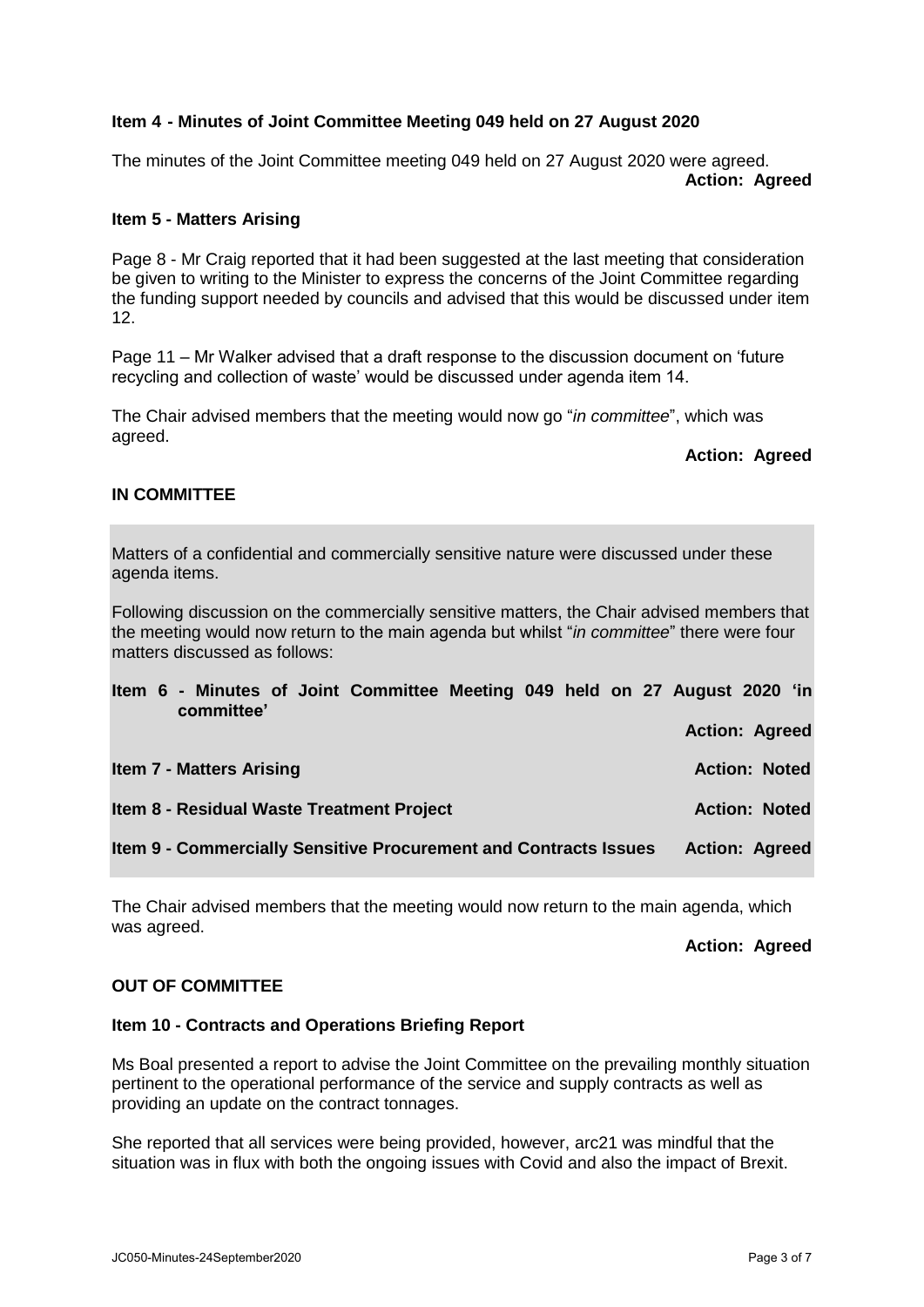She noted that all contractors had contingency plans in place.

Following discussion the Joint Committee agreed to note the report.

## **Action: Noted**

A member advised that both SIB and BitC had made presentations recently at a NILGA event on the Circular Economy and waste streams, and enquired as to the impacts this may have for arc21 in relation to the proposal being showcased by SIB.

Mr Walker advised that he would contact Heidi Curran at SIB and Lisa McKee in NILGA to receive copies of the presentations and/or prepare a report for a future meeting.

**Action: Mr Walker**

## **Item 11 - Revenue Estimates 2021/22 to 2023/24**

Mr Craig presented the Joint Committee with the proposed revenue estimates of arc21 for the three-year period from 2020/21 to 2022/23.

The key points from the report are replicated as follows:

*Proposed revenue estimates of arc21 are presented setting out the costs of the Joint Committee in terms of its Establishment, Procurement and Operational activities and Waste Contract Services, Waste Contract Supplies and the Outreach Programme Services.* 

*Steering Group Officers have been provided with, separately, the waste contracts information to enable councils to make budgetary provision specific to their own estimated tonnages and supplies requirements.*

*The decision on the Planning Application for the RWTP has yet to be made but, in the event of a positive outcome, budgetary provision has been made for the completion of the procurement process and the development of the comprehensive business case to enable councils to make a determination based on all the facts of the proposal. The proposed funding for the Project costs has already been earmarked in the Reserves and will be applied without the need to seek further contributions from councils.*

*Acquisition of the Hightown Quarry site and ancillary land required, councils have been asked to make financial provision using two options – Capital Contributions or Loan Charges.* 

*Budgetary provision has been made in the past for the development of the facilities for the treatment of organic waste at Dargan Road, Belfast. With the contract variation having been agreed with the contractor, to treat the materials at another site, there is no longer a need to make budget provision. The balance of funds provided for this development are no longer required and will be applied in reducing the council's contributions.*

*Development of Waste Management Plan, the role of arc21 in the development of an 11 Council Plan has yet to be determined but to date earmarked Reserves have accumulated to £177k which can be used if required or returned to councils if not. Following discussions with the council chief executives, arc21 have been asked to undertake a review of an extension to the current Plan and the Reserves will be applied accordingly without the need to seek further contributions from councils.*

*Given the ongoing issues around the UK leaving the EU, it may still be appropriate for councils to do some contingency planning around waste management budgets and make some percentage provision to allow for any unforeseen cost pressures that may arise.*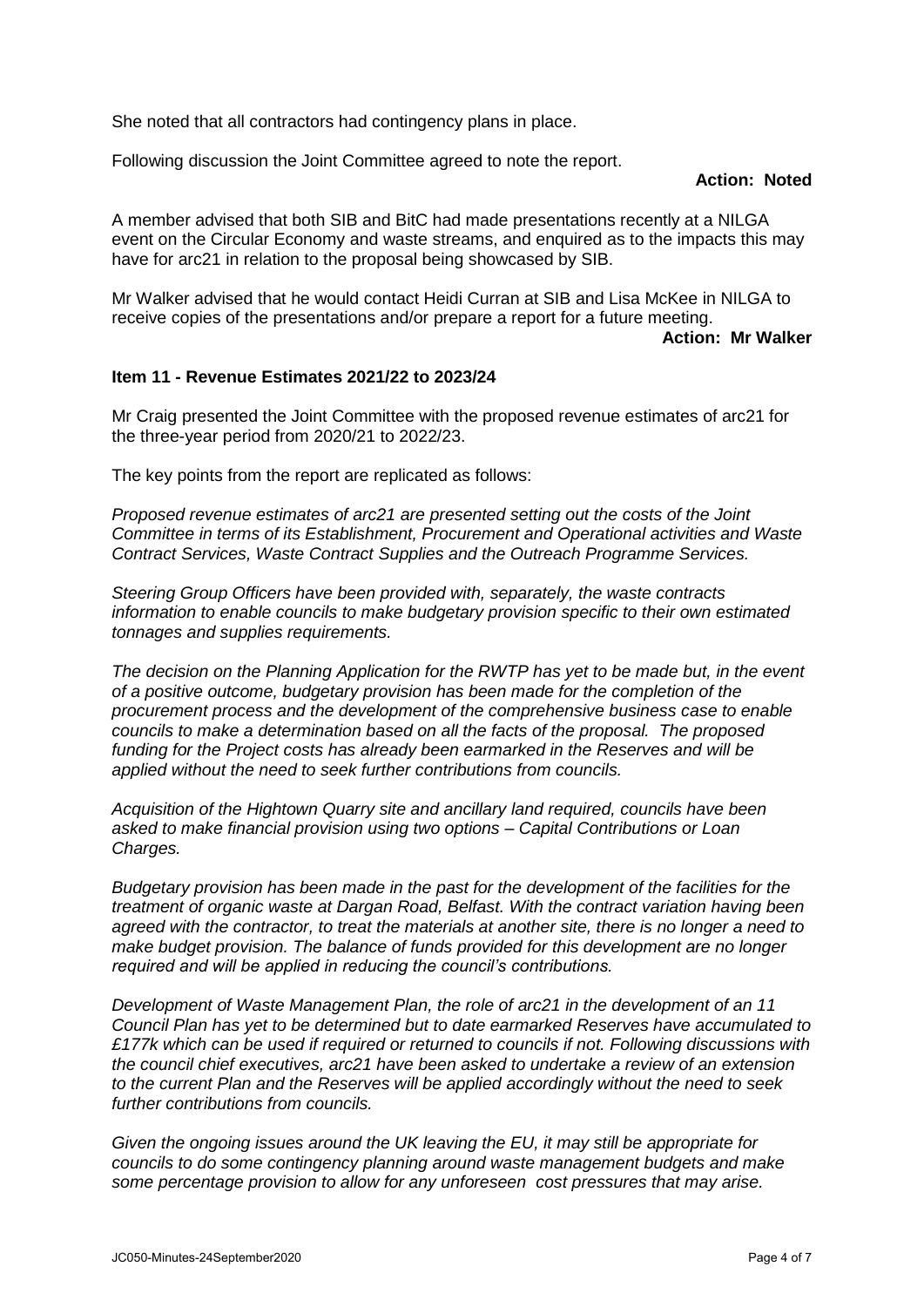*The council chief executives have been presented with the Revenue Estimates and have endorsed the approach adopted by arc21.* 

A member noted concerns in relation to the risks facing councils in relation to Covid, Brexit, rates, waste costs, demand around services, uplift in wages and asked if a reference could be made re the risks that councils face.

Mr Craig advised that initial discussions had taken place with the chief executives and councils to get guidance on what levels to pitch estimates at and councils would be taking this into account in their own budgets. He noted there is flexibility for councils to come back to see if there are any further adjustments to be made.

A member noted concerns regarding councils trying to give estimates during this very unstable time and suggested maybe a note regarding this be included.

They also requested clarity regarding funding for the RWTP including the completion of the planning and procurement process and Mr Craig advised that monies had been allocated to cover these costs in the arc21 reserves and councils would not be asked for any further contributions, should planning permission be secured.

In relation to the site acquisition, Mr Craig advised that this was not included in the estimates as it was of a capital nature and a separate report would be presented to councils in due course. He noted that the issue of funding for the land acquisition would be revisited when the planning application had been determined and arc21 would then be in a more robust position to progress with the purchasing of the land involved.

The Joint Committee was asked to consider and approve the revenue estimates presented in the report in order that partner councils can take the figures into account within their own financial plans.

Following discussion the Joint Committee agreed to approve the revenue estimates. **Action: Agreed**

#### **Item 12 - Council Covid-19 Waste Management Financial Losses**

Mr Craig presented a report to update the Joint Committee on the waste management financial support sought from Government in regards to the losses being incurred by councils arising from the Covid-19 emergency.

He reported that it had been proposed at the last meeting that arc21 write to the Minister on behalf of the arc21 councils expressing concern at the level of funding support from the Department provided for the additional costs being incurred as a consequence of the Covid-19 emergency.

Preparations were under way to write to the Minister but, in the meantime, the Permanent Secretaries of the three key Departments involved with Local Government – Finance, Communities and DAERA – had agreed to meet a delegation led by SOLACE. As a consequence it was decided to defer writing to the Minister pending the outcome of that meeting.

Mr Craig provided an update on the current financial position in relation to monies owed to councils and payments made.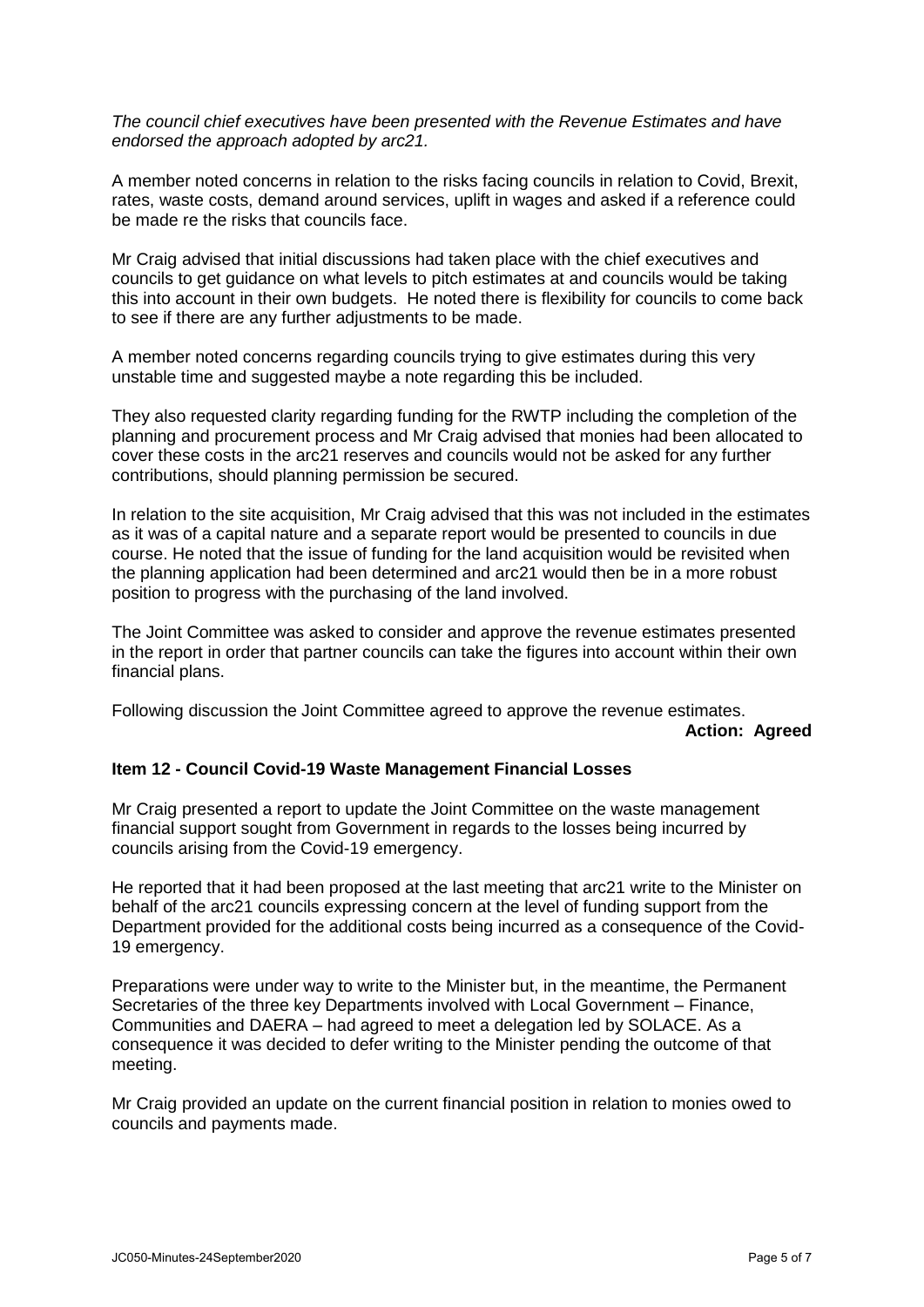He noted that the current position was much more hopeful and positive than the position last month. There remains the opportunity to provide a robust business case by each council to justify all the additional costs incurred as a consequence of the Covid-19 emergency, including on those activities the Minister views as being not justifiable.

Engagement with DAERA, and DfC, continues to ensure that Government is kept up to date on the level of funding councils need to deal with the financial crisis caused by the Covid-19 emergency.

Following discussion the Joint Committee agreed to note the report.

**Action: Noted**

## **Item 13 - Waste Management Plan**

Mr Walker provided a report on the current situation regarding the development of arc21's waste management plan (WMP) which expires in September 2021 with the rest of the councils in Northern Ireland in a similar position with the expiration of their plans in the following year. He advised that the plan is scheduled to last for six years and typically, previously it has taken approximately 2+ years to review and develop a new WMP.

He advised that discussion had been taking place in relation to working with the other councils to develop an 11 council WMP, however, with the impact of Covid and the diversion of resources progress on this had been slower than anticipated.

He reported that discussion had taken place recently with the Department which has proposed that, in light of the constraints being experienced and the pipeline of new national policies which would confound undertaking a complete redraft, that they would consider funding WRAP to review the existing WMPs to assess current levels of compliance and what might need further work.

In parallel, Mr Walker advised that he was looking at the timeline to deliver a refresh of the arc21 WMP and was engaging with Steering Group officers to determine the opportunities the DAERA/WRAP support could offer.

Following discussion the Joint Committee agreed to note the report.

# **Action: Noted**

## **Item 14 - Future Recycling and Separation of Waste of a Household Nature in Northern Ireland - Public Discussion Document**

Mr Walker presented the Joint Committee with the proposed arc21 response to the discussion document on "Future Recycling and Separation of Waste of a Household Nature in Northern Ireland - Public Discussion Document".

He reported that this had been discussed with council officers and some comments had been received which he intended to take into consideration before submission to DAERA by the deadline of 4 October.

The Joint Committee was asked to consider and approve the draft consultation response, subject to any final comments received from Members.

Following discussion it was agreed to endorse the response for submission.

**Action: Agreed**